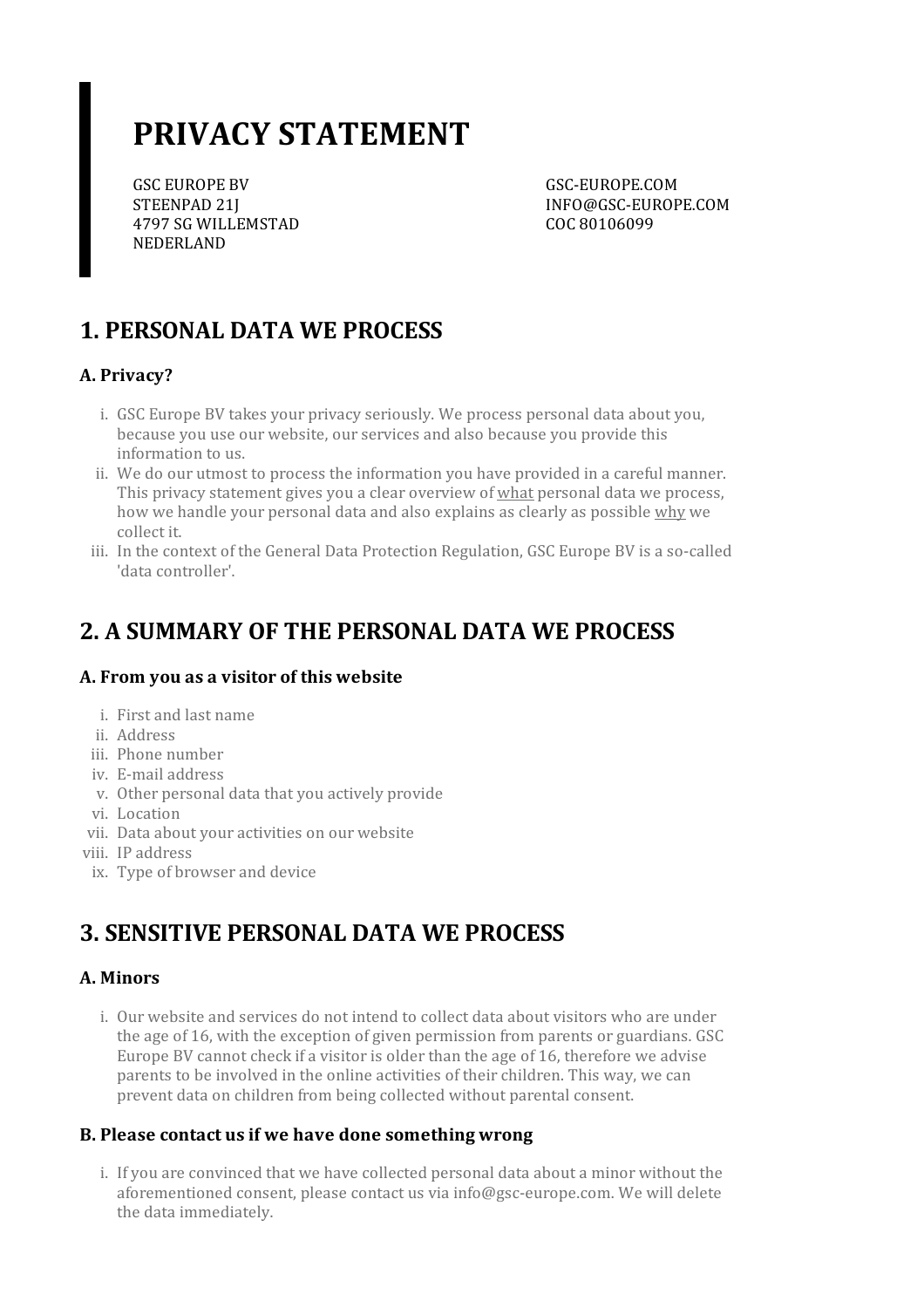### **4. WHY WE NEED YOUR DATA AND FOR HOW LONG**

#### **A. GSC Europe BV processes your personal data with the following purposes:**

- i. To be able to e-mail you when this is necessary to provide our services;
- ii. To send you requested information as a result of filling out the contact form and finally;
- iii. To analyse your behaviour on the website in order to improve our website and to adjust it to your preferences.

#### **B. The duration for which we store your data**

i. GSC Europe BV will not store your personal data any longer than necessary to achieve the purposes for which your data is collected. If you would like information about our retention periods in your specific case, please contact: info@gsc-europe.com.

### **5. SHARING WITH OTHERS**

i. Except for the cookies that we use, as included in our cookie statement, the data that we collect from you on this website will not be processed by third parties.

### **6. MAPPING OUT YOUR VISIT OF OUR WEBSITE**

#### **A. Cookies**

- i. A cookie is a small text file that is stored by the browser of your computer, tablet or smartphone when you first visit this website.
- ii. GSC Europe BV uses different types of cookies:
	- a. Functional cookies: These are cookies with a purely technical functionality. These ensure that the website works properly, so that it can, for example, remember your preferred settings. Using these, we can also optimize our website and the services through our website.
	- b. Analytic cookies by third parties: These cookies can keep track of your online behaviour. These cookies are placed when using analytical service providers, such as Google Analytics.
	- c. Tracking cookies: These cookies are placed by an external party. By reading these cookies the advertiser recognizes you when you visit a site in which he is also involved. If you continue browsing, personalized ads can be shown. These cookies can also keep track of your online behaviour, which may result in a very specific profile being built by these parties. This profile can be so detailed that it is considered personal data.

#### **B. Cookie notification and what to do when you don't like cookies**

i. Your cookie settings were set by you on your first visit to our website. All nonfunctional cookies can be denied per category. Placement of cookies, other than functional or anonymous analytical cookies, takes place only after an active action by you as a visitor. You can change your settings at any time via our website.

### **7. ACCESSING, ADJUSTING OR DELETING YOUR DATA**

### **A.** Your rights

- i. You have the right to
	- a. access your personal data,
	- b. request an adjustment of your data
	- c. request that less of your data be processed by us,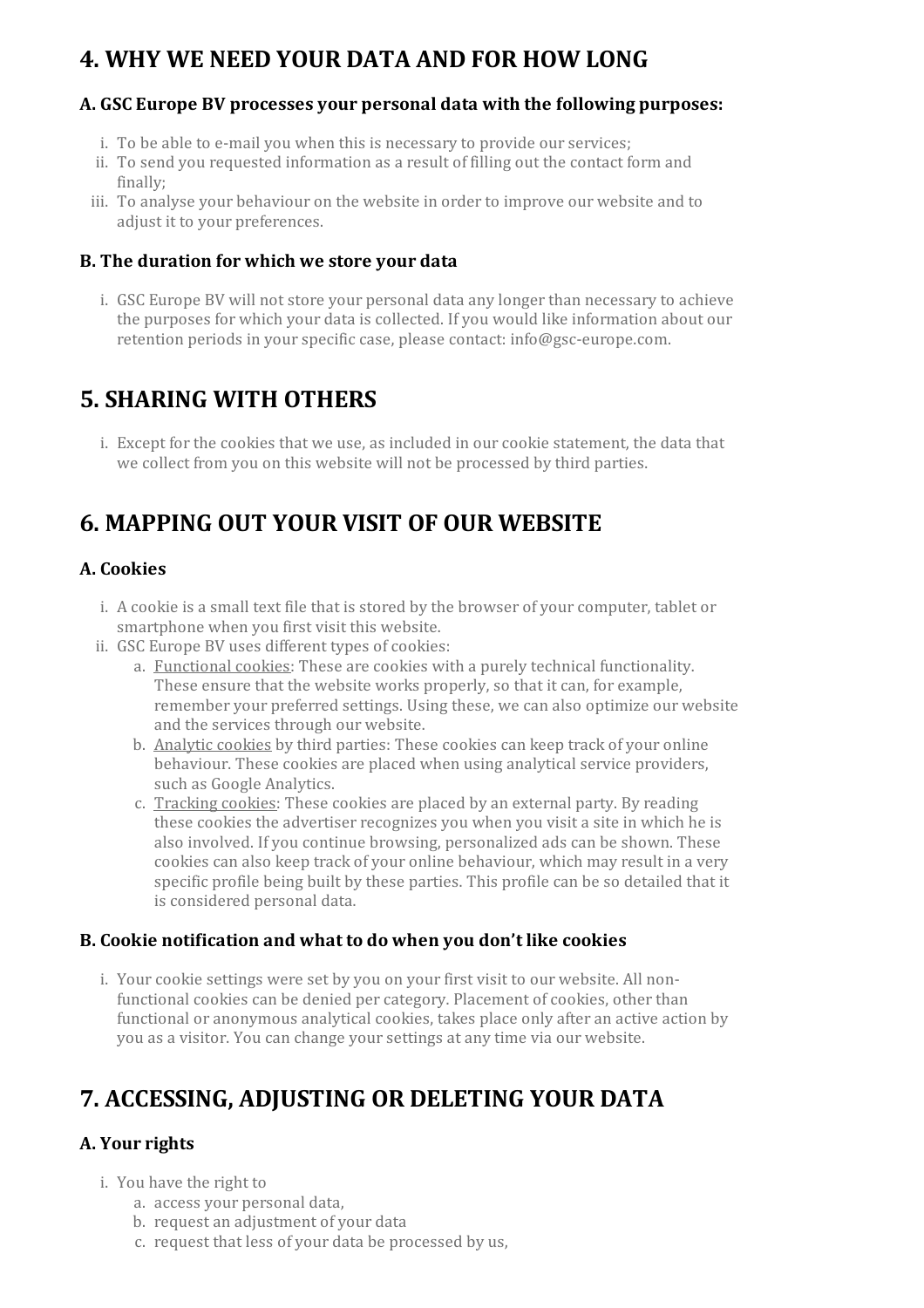- d. apply for the removal of your data,
- e. have your data transferred to someone else and
- f. file a complaint as described in article 8.
- ii. If you have any questions orcomments about the way GSC Europe BV processes your data, please send them to info@gsc-europe.com.
- iii. GSC Europe BV wants to be sure that the request has been made by you. That is why we kindly ask that you, along with your request for access, correction or removal, send us a copy of yourID. To protect your privacy, GSC Europe BV asks you to **black out** your photo, MRZ (machine readable zone, the strip with numbers at the bottom of the passport), document number and citizen service number/social security numberin this copy.
- iv. GSC Europe BV will respond to your request as soon as possible, but at least within four weeks.

### **8. RIGHT TO COMPLAIN**

#### **A. Internal handling**

i. If you have any complaints about the processing of (personal) data, GSC Europe BV would like to clear the air with you in mutual consultation. Please send your complaint to info@gsc-europe.com.

#### **B. Data Protection Authority**

i. Based on the General Data Protection Regulation, you have the right to submit a complaint to your own Data Protection Authority about our processing of your personal data. You can contact the lead supervisory authority of GSC Europe BV, which is the Dutch DPA (Autoriteit Persoonsgegevens). For more information on yourright to complain, please visit the Dutch DPA's website: https://autoriteitpersoonsgegevens.nl/en.

### **9. SECURE CONNECTION USING SSL - ENCRYPTION**

#### **A. SSL**

i. To protect you as a website visitor, GSC Europe BV uses secure encryption technologies. Using SSL (Secure Socket Layer) your personal data is encrypted (not visible to third parties) on our site. This way, you can be sure that your data will only be visible to you and our server.

#### **B. How can I identify the secure connection?**

i. We use SSL-encryption on all parts of our site where your data is used, such as when filling out the contact form. You can check and recognize this yourself. When you are on an encrypted part of our site, you will see a (green) lock symbol appearing in the lower-right or top-left corner of your browser. In addition, the URL of http:// changes to https:// which also indicates that the page is secure.

### **10. SECURITY AND VERSION**

#### **A. We are superseriousright now**

i. GSC Europe BV takes the protection of your data very seriously and therefore takes appropriate measures to prevent misuse, loss, illegal access, unwanted disclosure and unauthorized modification. If you feel that your data is not properly secured or if there are indications of abuse, please contact us directly at info@gsc-europe.com

#### **B. Version**